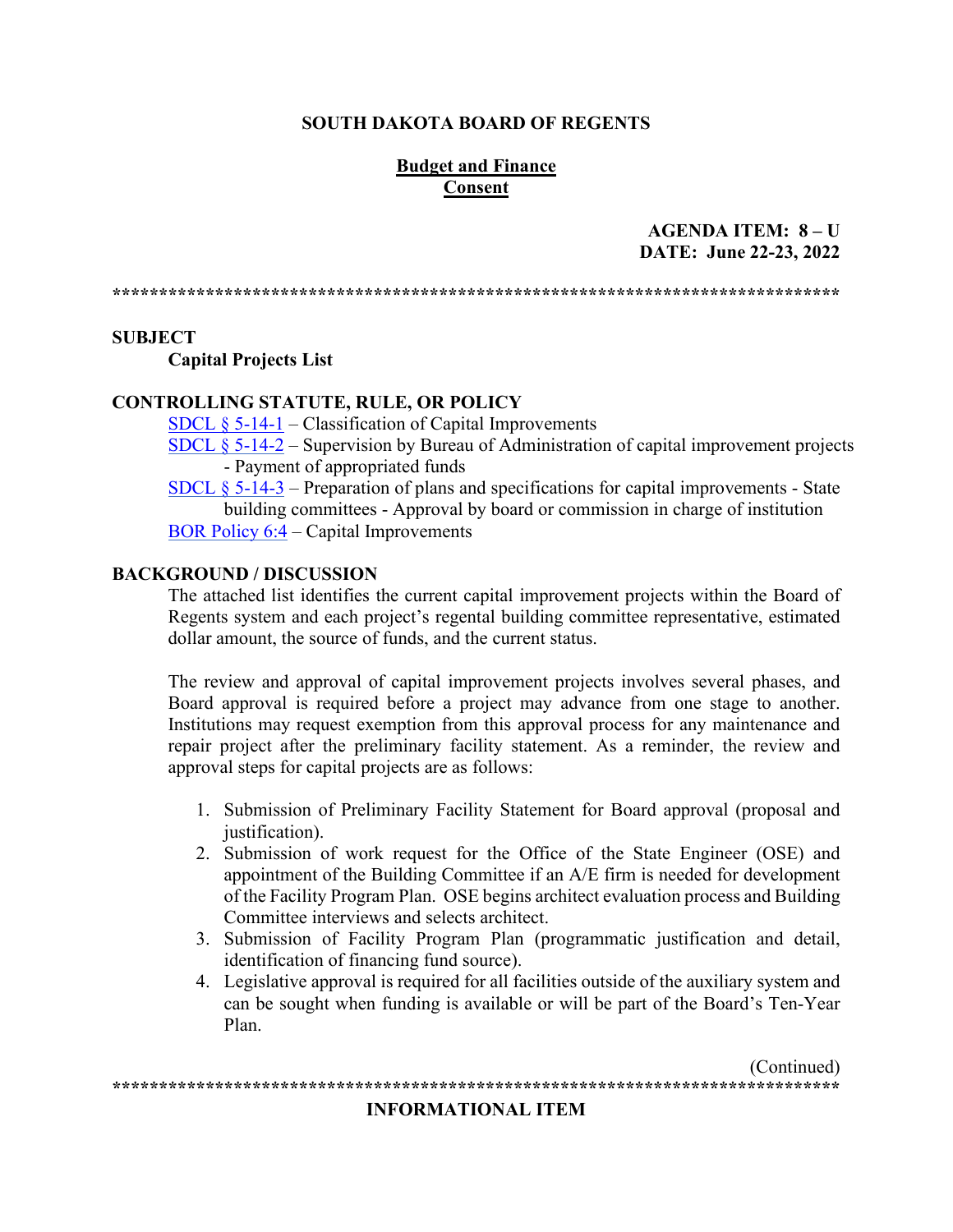Capital Projects List June 22-23, 2022 Page 2 of 2

- 5. Final Design Plan presented to Building Committee for initial approval prior to Board approval.
- 6. Final Design Plan submitted for Board approval.
- 7. Building Committee approves bid if within project approved limits and carries the project oversight from this point forward.
- 8. Board approves bid if there are substantive changes from Program Plan.

Once the bids are approved by the Building Committee or the Board and the financing plan is in place, the project proceeds to construction.

The list indicates if the projects were included in the 2005 or the 2012 Ten-Year Plans.

#### **IMPACT AND RECOMMENDATIONS**

Informational only.

#### **ATTACHMENTS**

Attachment I – May 2022 Capital Projects List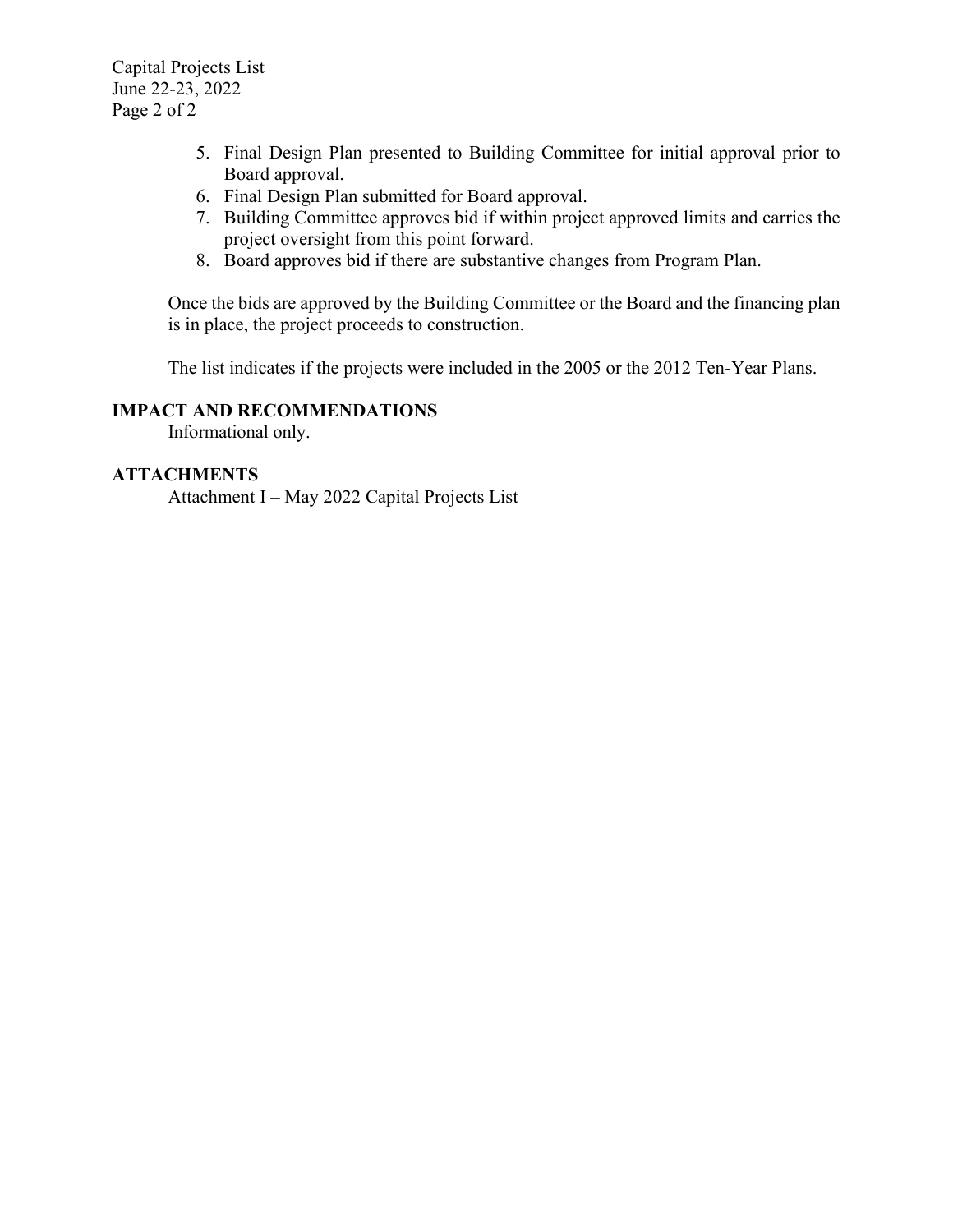|                                  |                                                      |                      | Legislative                             | Fund                                                                                       | Legislative /                                                                      | <b>Most Recent</b>                              | Current<br>Project           | Projected<br>Completion | <b>Building</b><br>Committee |
|----------------------------------|------------------------------------------------------|----------------------|-----------------------------------------|--------------------------------------------------------------------------------------------|------------------------------------------------------------------------------------|-------------------------------------------------|------------------------------|-------------------------|------------------------------|
|                                  | <b>Facility Name</b>                                 | <b>Ten-Year Plan</b> | Action / YR                             | <b>Type</b>                                                                                | <b>Approved Amount</b>                                                             | <b>Board Action</b>                             | <b>Status</b>                | Date                    | Rep.                         |
| <b>ACADEMIC FACILITIES</b>       | <b>Black Hills State University</b>                  |                      |                                         |                                                                                            |                                                                                    |                                                 |                              |                         |                              |
|                                  | E. Y. Berry Library Renovation                       | FY12 10 Yr Plan      | HB1051-2012<br>HB1045-2020<br>SB43-2020 | FY22 HEFF Bonds<br>Other<br>M&R Bonding                                                    | \$3,000,000<br>\$3,972,345<br>\$2,400,000<br>\$9,372,345                           | $Oct-20$<br>Design Plan                         | Construction                 | 2022                    | Bastian                      |
|                                  | BHSU-RC Addition & Renovation for West River Nursing |                      | SB43-2022                               | General                                                                                    | \$8,000,000                                                                        | $Oct-21$                                        | Planning                     | 2025                    | Partridge                    |
|                                  |                                                      |                      |                                         | <b>HEFF</b><br>Private                                                                     | \$5,114,644<br>\$2,000,000<br>\$15,114,644                                         | Program Plan                                    |                              |                         |                              |
|                                  | Lyle Hare Stadium Renovation                         |                      |                                         |                                                                                            |                                                                                    | $Jun-16$<br><b>Facility Stmt</b>                | Planning                     | 2024                    | Bastian                      |
| <b>Dakota State University</b>   |                                                      |                      |                                         |                                                                                            |                                                                                    |                                                 |                              |                         |                              |
|                                  | DSU-ARL                                              |                      | SB130-2022                              | Private                                                                                    | \$50,000,000                                                                       | $Jan-22$<br><b>Facility Statement</b>           | A/E & CM Selection<br>Design | 2025                    | Venhuizen                    |
|                                  | Athletics Events Center                              |                      | HB1021-2022                             | Private                                                                                    | \$28,047,000                                                                       | $Mar-22$<br>Design Plan                         | CM Selection<br>Design       | 2024                    | Rave                         |
|                                  | Madison Cyber labs (MadLabs)                         |                      | HB1057-2018                             | Private                                                                                    | \$18,000,596                                                                       | $Oct-17$<br>Design Plan                         | Completed                    | March-2020              | Rave                         |
| <b>Northern State University</b> |                                                      |                      |                                         |                                                                                            |                                                                                    |                                                 |                              |                         |                              |
|                                  | <b>Regional Sports Complex</b>                       |                      | HB1037-2019                             | Private                                                                                    | \$33,000,000                                                                       | $Jun-19$<br>Design Plan                         | Final Inspection             | 2021                    | Thares                       |
|                                  | Lincoln Hall Replacement                             |                      | SB44-2022                               | General Funds                                                                              | \$29,500,000                                                                       | $Oct-21$<br>Facility Program Plan               | Design                       | 2024                    | Thares                       |
|                                  | <b>South Dakota School of Mines and Technology</b>   |                      |                                         |                                                                                            |                                                                                    |                                                 |                              |                         |                              |
|                                  | Mineral Industries Building                          |                      | SB156-2021                              | Private<br>Local<br>State                                                                  | \$12,000,000<br>\$3,000,000<br>\$19,000,000<br>\$34,000,000                        | $May-22$<br><b>Facility Design</b><br>(Revised) | CM Selection<br>Design       | 2024                    | Wink                         |
|                                  | Music Center (Old Gym) Renovation                    |                      |                                         | Private                                                                                    |                                                                                    | $Oct-14$<br><b>Facility Stmt</b>                | Planning                     | <b>TBD</b>              | Wink                         |
|                                  | <b>Student Innovation Center</b>                     |                      |                                         | Private                                                                                    |                                                                                    | $Jun-14$<br><b>Facility Stmt</b>                | A/E Selection                | <b>TBD</b>              | Wink                         |
|                                  | Devereaux Library Renovation                         |                      | HB1046-2020                             | <b>HEFF Bonds</b><br>General Funds M&R<br>HEFF M&R<br><b>Auxiliary Revenues</b><br>Private | \$4,000,000<br>\$1,350,000<br>\$500,000<br>\$100,000<br>\$1,000,000<br>\$6,950,000 | $Dec-20$<br><b>Facility Design</b>              | Construction                 | June-2022               | Bastian                      |
|                                  | <b>Stadium Renovation</b>                            |                      |                                         | <b>HEFF Funds</b><br>Local<br>Private                                                      |                                                                                    | $Dec-19$<br><b>Facility Stmt</b>                | A/E Selection                | <b>TBD</b>              | Bastian                      |

 $\boldsymbol{\omega}$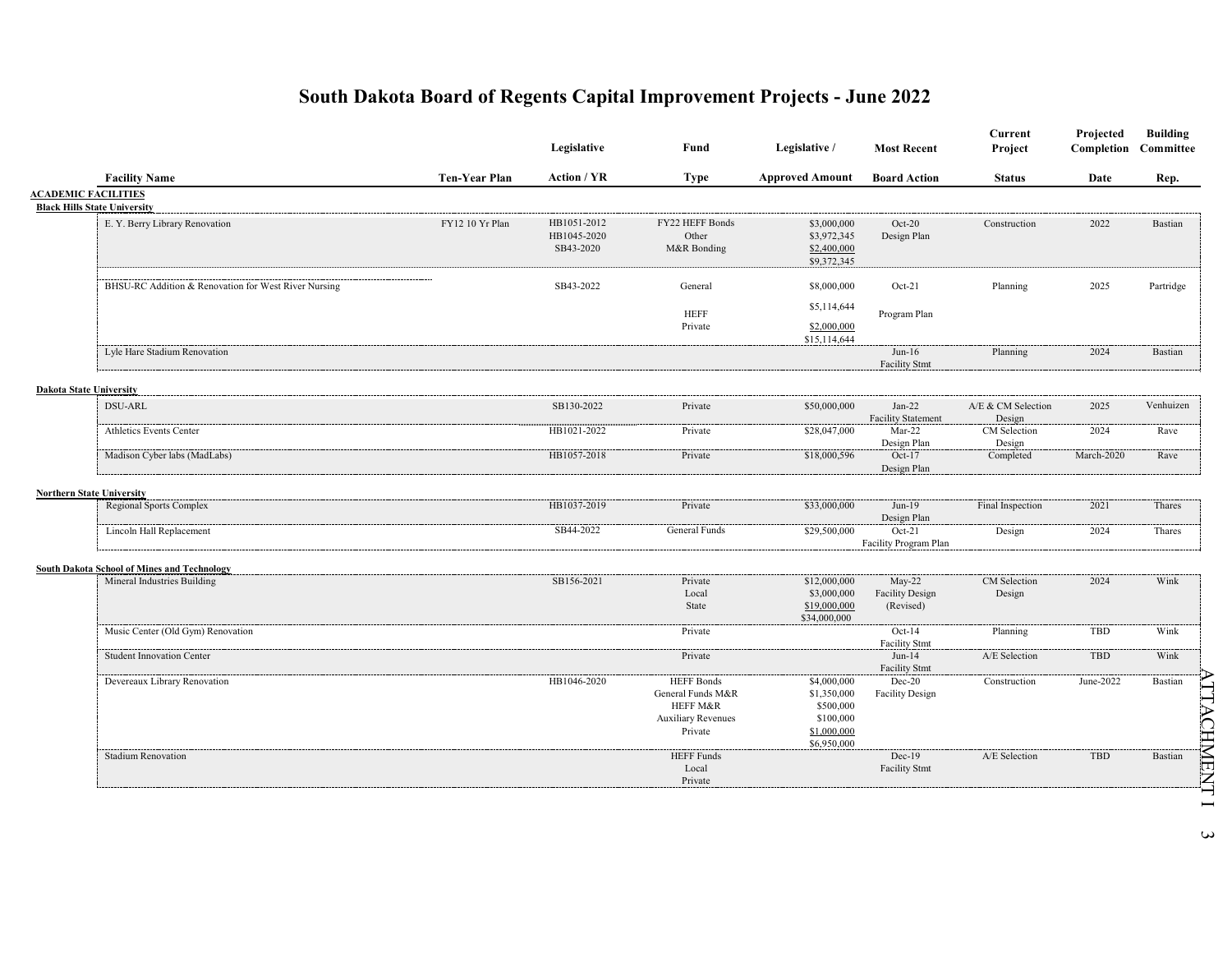|                                                                           |                      | Legislative        | Fund                           | Legislative /                | <b>Most Recent</b>       | Current<br>Project                             | Projected<br>Completion | <b>Building</b><br>Committee |
|---------------------------------------------------------------------------|----------------------|--------------------|--------------------------------|------------------------------|--------------------------|------------------------------------------------|-------------------------|------------------------------|
| <b>Facility Name</b>                                                      | <b>Ten-Year Plan</b> | <b>Action / YR</b> | <b>Type</b>                    | <b>Approved Amount</b>       | <b>Board Action</b>      | <b>Status</b>                                  | Date                    | Rep.                         |
| <b>ACADEMIC FACILITIES</b><br><b>South Dakota State University</b>        |                      |                    |                                |                              |                          |                                                |                         |                              |
| Animal Disease Research & Diagnostic Lab (ADRDL) - Addition & Renovations |                      | HB1080-2016        | Livestock Disease              | \$1,575,000                  | $Oct-16$                 | Final Inspection                               | 2020                    | Rave                         |
|                                                                           |                      | SB172-2017         | Emergency<br>2018 State Bonded | \$50,039,637                 | Design Plan              |                                                |                         |                              |
|                                                                           |                      |                    | LDE/Animal Ready Fund          | \$2,600,000                  |                          |                                                |                         |                              |
|                                                                           |                      |                    | Local<br><b>ADRDL Fees</b>     | \$6,000,000                  |                          |                                                |                         |                              |
|                                                                           |                      |                    |                                | \$1,105,000<br>\$61,319,637  |                          |                                                |                         |                              |
| Berg Ag Hall Renovate 1st & 2nd floors - Phase 2                          |                      |                    | Donations                      | \$1,000,000                  | $Mar-22$                 | Construction                                   | 2023                    | Roberts                      |
|                                                                           |                      |                    | HEFF M&R                       | \$7,284,159                  | Design Plan              |                                                |                         |                              |
|                                                                           |                      |                    | Precision Ag Funds             | \$100,000                    | (Revised)                |                                                |                         |                              |
|                                                                           |                      |                    |                                | \$8,384,159                  |                          |                                                |                         |                              |
| Dairy Unit - Dairy Research and Training Facilities                       |                      | HB 1153-2021       | Private                        | \$7,500,000                  | $Apr-20$                 | Design                                         | 2023                    | Rave                         |
|                                                                           |                      |                    | <b>General Funds</b>           | \$7,500,000                  | <b>Facility Stmt</b>     |                                                |                         |                              |
|                                                                           |                      |                    |                                | \$15,000,000                 |                          |                                                |                         |                              |
| Lincoln Hall - Renovation                                                 |                      |                    | Private                        | \$3,500,000                  | $Oct-21$                 | Construction                                   | 2023                    | Bastian                      |
|                                                                           |                      |                    | HEFF M&R                       | \$3,616,880                  | Design Plan              |                                                |                         |                              |
|                                                                           |                      |                    | 2021 HEFF Bonds                | \$10,000,000<br>\$17,116,880 | (Revised)                |                                                |                         |                              |
|                                                                           |                      |                    | <b>Business and Athletic</b>   |                              |                          |                                                |                         |                              |
| <b>Outdoor Sports Support Facility</b>                                    |                      | SB 51-2018         | Income                         | \$600,000                    | Dec-17                   | Planning                                       | TBD                     | Venhuizen                    |
|                                                                           |                      |                    |                                |                              | Program Plan             |                                                |                         |                              |
| Raven Precision Agricultural Center - Phase 1                             |                      | HB1264-2018        | Local                          | \$7,500,000                  | $Dec-18$                 | Final Inspection                               | 2021                    | Venhuizen                    |
|                                                                           |                      |                    | General Funds                  | \$2,000,000                  | Design Plan              |                                                |                         |                              |
|                                                                           |                      |                    | Private                        | \$16,600,000                 |                          |                                                |                         |                              |
|                                                                           |                      |                    | 2019 State Bonds               | \$20,000,000                 |                          |                                                |                         |                              |
|                                                                           |                      |                    |                                | \$46,100,000                 |                          |                                                |                         |                              |
| Rodeo Grounds Practice Facility                                           |                      |                    | Private                        | TBD                          | Apr-20                   | Planning                                       | TBD                     | Thares                       |
|                                                                           |                      |                    |                                |                              | <b>Facility Stmt</b>     |                                                |                         |                              |
| Sanford Jackrabbit Athletic Center Wrestling Addition                     |                      | SB 28-2021         | Private                        | \$4,900,000                  | $Oct-21$                 | Construction                                   | 2022                    | Roberts                      |
|                                                                           |                      |                    |                                |                              | Design Plan<br>(Revised) |                                                |                         |                              |
| SJ Marshall Center - Addition, Phase 2                                    |                      | HB1022-2022        | Private                        | \$43,168,000                 | $Dec-21$                 |                                                | 2024                    | Roberts                      |
|                                                                           |                      |                    | Local                          | \$4,000,000                  | Design Plan              | Construction                                   |                         |                              |
|                                                                           |                      |                    | HEFF M&R                       | \$6,000,000                  | (Revised)                |                                                |                         |                              |
|                                                                           |                      |                    |                                | \$53,168,000                 |                          |                                                |                         |                              |
| South Dakota Art Museum-New Construction                                  |                      |                    | Donations                      | TBD                          | $Mar-22$                 | Planning                                       | TBD                     | Brown                        |
|                                                                           |                      |                    |                                |                              | <b>Facility Stmt</b>     |                                                |                         |                              |
| The Barn Renovation                                                       | FY12 10 Yr Plan      | HB1051-2012        | 2027 HEFF Bonds                | \$7,500,000                  | Jun-2020                 | Planning                                       | TBD                     | Bastian                      |
|                                                                           |                      |                    | Private                        | \$3,315,000                  | <b>Facility Stmt</b>     |                                                |                         |                              |
| (replaces the Visual Arts Project in the 2012 Capital Project)            |                      |                    |                                |                              |                          |                                                |                         |                              |
|                                                                           | FY12 10 Yr Plan      |                    |                                | \$10,815,000                 | $Mar-16$                 |                                                | 2029                    | Roberts                      |
| Utility Repairs & Upgrades - Water, Sanitary Sewer, Storm Sewer           |                      | HB1051-2012        | 2027 HEFF Bonds<br>HEFF M&R    | \$5,000,000<br>\$5,043,000   | Program Plan             | <b>Phased Project</b><br>Design & Construction |                         |                              |

 $\mathcal{A}% _{0}$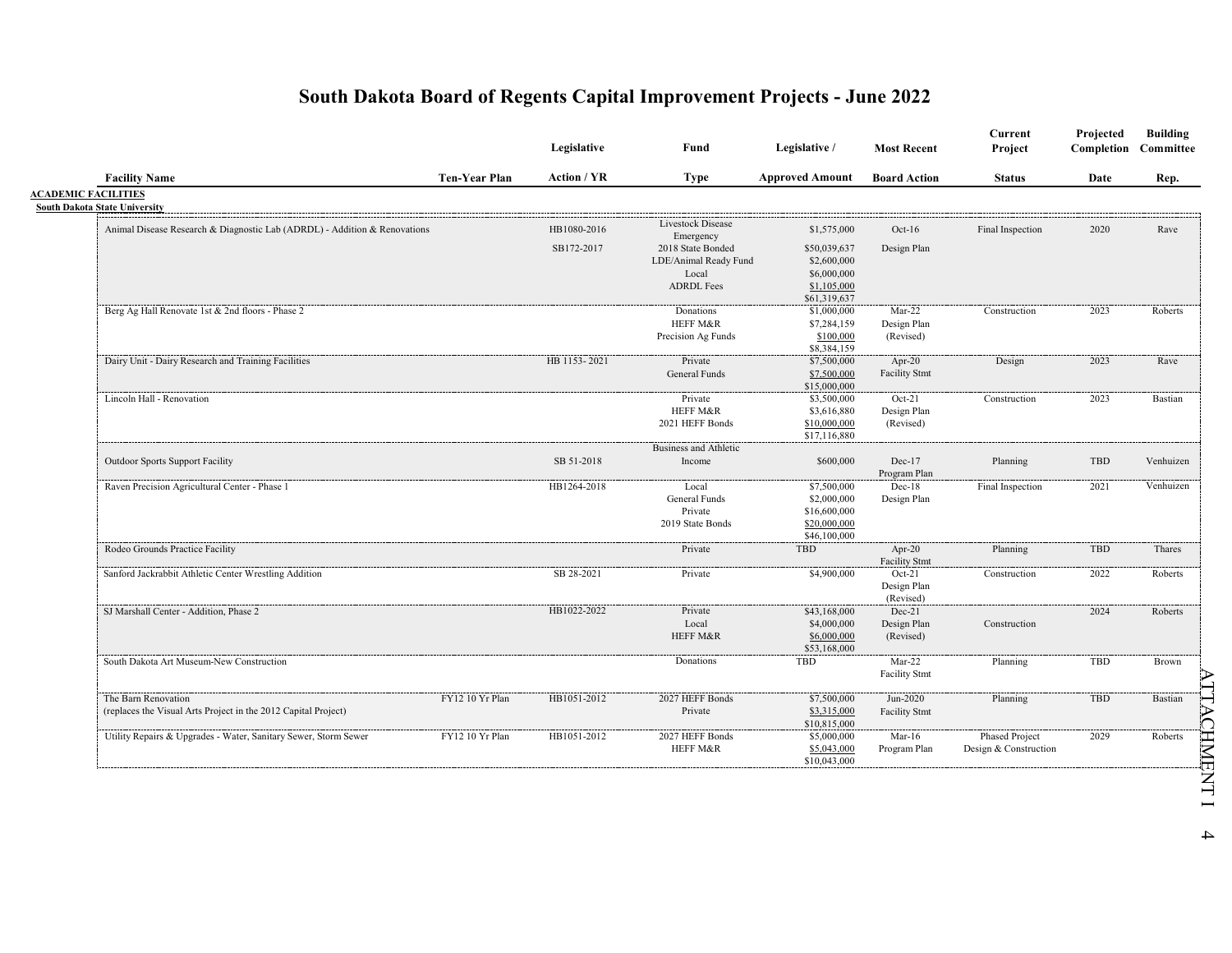|                                   |                                                       |                      | Legislative | Fund                                                                                 | Legislative /                                                                         | <b>Most Recent</b>                          | Current<br>Project | Projected<br><b>Completion</b> Committee | <b>Building</b> |
|-----------------------------------|-------------------------------------------------------|----------------------|-------------|--------------------------------------------------------------------------------------|---------------------------------------------------------------------------------------|---------------------------------------------|--------------------|------------------------------------------|-----------------|
|                                   | <b>Facility Name</b>                                  | <b>Ten-Year Plan</b> | Action / YR | Type                                                                                 | <b>Approved Amount</b>                                                                | <b>Board Action</b>                         | <b>Status</b>      | Date                                     | Rep.            |
| <b>ACADEMIC FACILITIES</b>        |                                                       |                      |             |                                                                                      |                                                                                       |                                             |                    |                                          |                 |
| <b>University of South Dakota</b> |                                                       |                      |             |                                                                                      |                                                                                       |                                             |                    |                                          |                 |
|                                   | National Music Museum                                 |                      | HB1065-2018 | Private<br><b>HEFF M&amp;R</b>                                                       | \$9,095,000<br>\$1,500,000<br>\$10,595,000                                            | $Dec-18$<br>Design Plan                     | Final Inspection   | 2020                                     | Brown           |
|                                   | Health Science Building                               |                      | SB40-2020   | <b>HEFF</b> Bond<br>M&R Bond<br>One-Time State Funds<br>Private Funds<br>Local Funds | \$7,500,000<br>\$5,000,000<br>\$5,000,000<br>\$4,500,000<br>\$875,000<br>\$22,875,000 | $Oct-21$<br>Design Plan<br>(Revised)        | Construction       | 2022                                     | Partridge       |
|                                   | South Dakota School for the Blind & Visually Impaired |                      |             |                                                                                      |                                                                                       |                                             |                    |                                          |                 |
|                                   | New School                                            |                      | HB1071-2018 | Private<br><b>GOED</b>                                                               | \$11,847,916<br>\$5,000,000<br>\$14,347,916                                           | Aug- $18$<br><b>Facility Design</b><br>Plan | Final Inspection   | 2020                                     | Thares          |